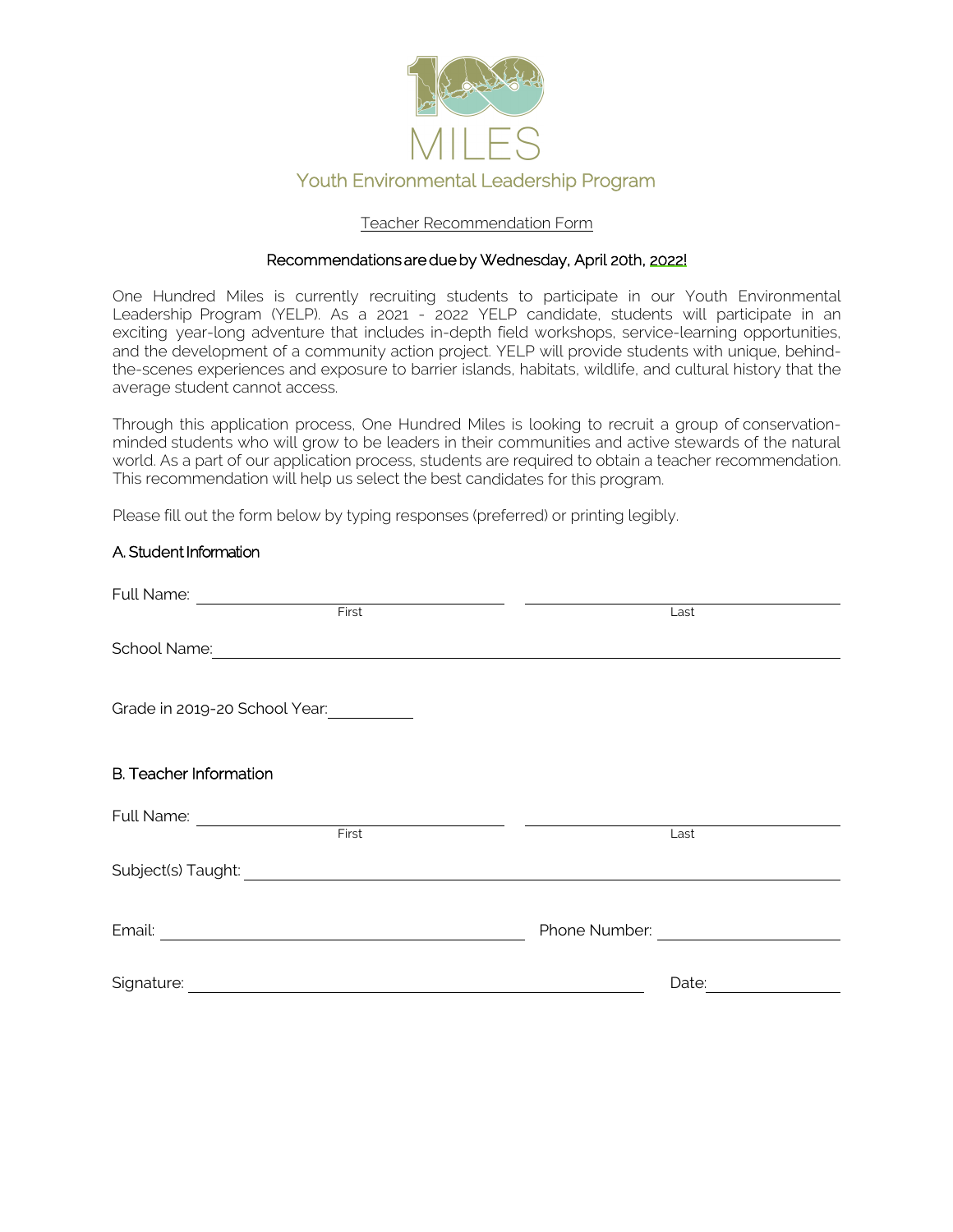

## C. Student Evaluation

Please rate the student on the following qualities by checking the appropriate box:

|                                          | Poor |   |   |   | Excellent |
|------------------------------------------|------|---|---|---|-----------|
|                                          | 1    | 2 | 3 | 4 | 5         |
| Able to work well with others            |      |   |   |   |           |
| Punctual to class and with assignments   |      |   |   |   |           |
| Shows leadership qualities               |      |   |   |   |           |
| Considered to be dependable and reliable |      |   |   |   |           |
| Committed to finishing assigned tasks    |      |   |   |   |           |
| High level of maturity                   |      |   |   |   |           |
| Has an overall good, positive attitude   |      |   |   |   |           |

## 1. What leadership skill does this student show?

# 2. Other comments you would like to share about the student: